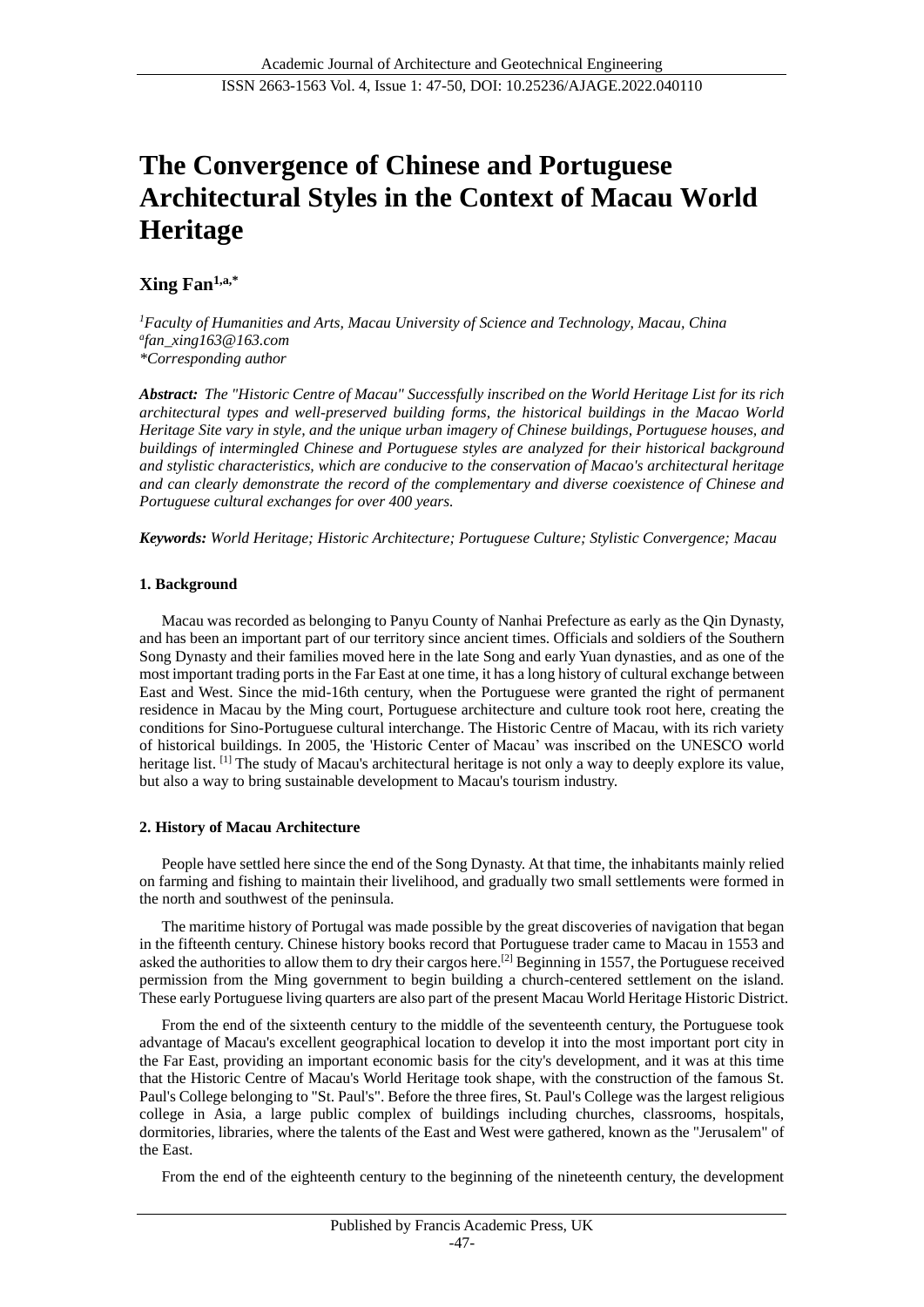## ISSN 2663-1563 Vol. 4, Issue 1: 47-50, DOI: 10.25236/AJAGE.2022.040110

of religious architecture in Macau went through a low period. However, with the opening of the Guangzhou trading port, a large number of foreigners lived in Macau and built garden residences. These Portuguese house buildings were concentrated in the area of present-day Macau's Nam Van, distinguishing them from the Chinese cavalcade, bamboo houses, and Chinese garden residences around the inner harbor.

By the mid-nineteenth century to the colonial era, Macau architecture saw another great development under the Australian and Portuguese governments. Portuguese architects brought colorful styles to Macau and built a large number of urban buildings, such as the "White House" on East Lookout Mountain, the Army Club, the Gang di Theatre, the Earl Yan Hospital, etc. The Chinese built some late Qing Dynasty style Chinese residences on Fulong New Street, which was also a time when Chinese and Portuguese cultures intertwined in architecture.

#### **3. Typical Chinese architecture in Macau**

Traditional Chinese architecture is built of brick, wood and stone. The Lin Fung Temple is located in the north of Wang Xia Shan, on Tidu Avenue in the Hua Di Ma Tang District, and was built in 1592. The Lin Fung Temple is an early traditional temple type building in Macau. The building has a strict symmetrical layout and many Lingnan architectural details can be seen on the front façade of the building. The stone lions look at each other, the gray plastic mural, the stone pillar shrimp public beam, the frontal square with red background and gold edge hooked flowers, and the gray plastic Bogu ridge. After entering the gate, you can see the wooden structure with raised beam, separated by a lane, and the pavilion in the first courtyard of the sky steps is also known as the worship pavilion or the four corners pavilion.



*Figure 1: Lian Feng Temple.*

On the wall between the two halls there is an exquisite gray mural of a living dragon and tiger, carved with mineral pigments, gray water and lime mortar, with the image of a dragon playing in the water. There are also a large number of frescoes and inscriptions in the hall, all of which have historical reference value.

## **4. Typical Portuguese architecture in Macau**



*Figure 2: Green House.*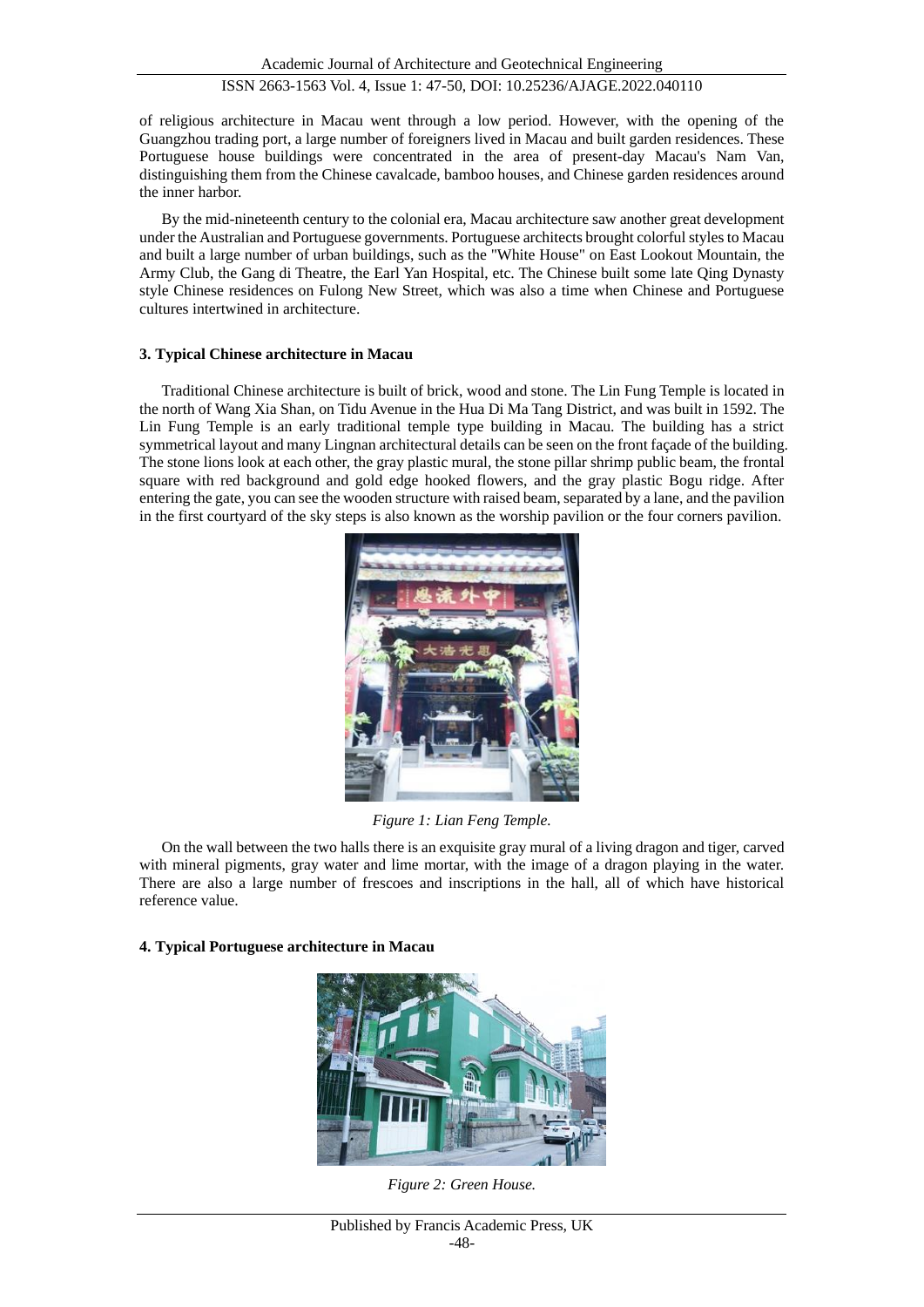## ISSN 2663-1563 Vol. 4, Issue 1: 47-50, DOI: 10.25236/AJAGE.2022.040110

As the colonial government of Australia and Portugal gradually established a model of colonial rule and implemented a large-scale land expansion policy such as: reclamation, construction of houses, urban improvement and development, so in the late nineteenth century and early twentieth century there was a large number of Portuguese style buildings, also known as Portuguese houses which is only in the Portuguese mainland and its colonies such as: White House, Happy Palace, Army Club, Green House, etc. The house at No. 2 Avenida Nova, designed by Portuguese architect Carlos in 1919, is also known as the "Green House" because of the extensive green paint on its facade.

The facade of the building has a clear regional color, the base of the building is made of jute stone, and the raised base is decorated by several arched windows on the surface, and there are several convex windows on the first floor facade of the building, the roof is a red four-pitch tile roof decorated with simple white geometric lines, and the end of the ridge and the chimney roof have curved gables, although some people regard this as a Chinese style influence. However, according to the research, this is in fact a "national revival" modern style the movement of the casa Portuguesa had difficulty overcoming the heroic image of the nation that the Manueline architectural style still represented. [3]

#### **5. A combination of Chinese and Portuguese styles**

Because of nearly 400 years of exchange, Macau has a unique blend of Chinese and Portuguese cultures in the world. The Yu Garden now also known as Lou Lim Jor Park, is filled with a combination of Chinese and Portuguese architectural features. In the late nineteenth century, the Lo family purchased a plot of land near Long Tian Village and built the only private garden in the south of Macau, with materials such as Taihu stones brought from the mainland to Macau, and hired garden architect Liu-Liu Ji or GuangQian Liu to design it. In the early twentieth century, the park was used as a place where Sun Yat-sen stayed in Macau and held many meetings with Chinese and Portuguese celebrities.



*Figure 3: Lou Lim Jor Park.*

The building's interior and exterior colors are based on those of Portuguese houses. The roof is flat with Chinese eaves, the walls are decorated with white lines, and the columns are a combination of Corinthian columns and mixed columns commonly used in Portuguese houses.

#### **6. Reasons**

The soil of Macau has given birth to this particular blend of Chinese and Portuguese styles of architecture for several reasons: location, colonization, and construction methods.

#### *6.1. Geography*

Macau is located in the southwest region of the Pearl River Delta and has a subtropical monsoon climate, while Portugal has a Mediterranean climate. Both have a hot summer and mild winter climate, but the difference is that Macau has hot and rainy summers, so the Portuguese have left the arcades, balconies and shutters of Portuguese houses on the buildings, but in order to adapt to the humid and rainy climate they have also learned the construction features of Chinese houses, such as placing the living place on the second floor and using a lot of bricks or adobe to build houses to adapt to the local climate of Macau.